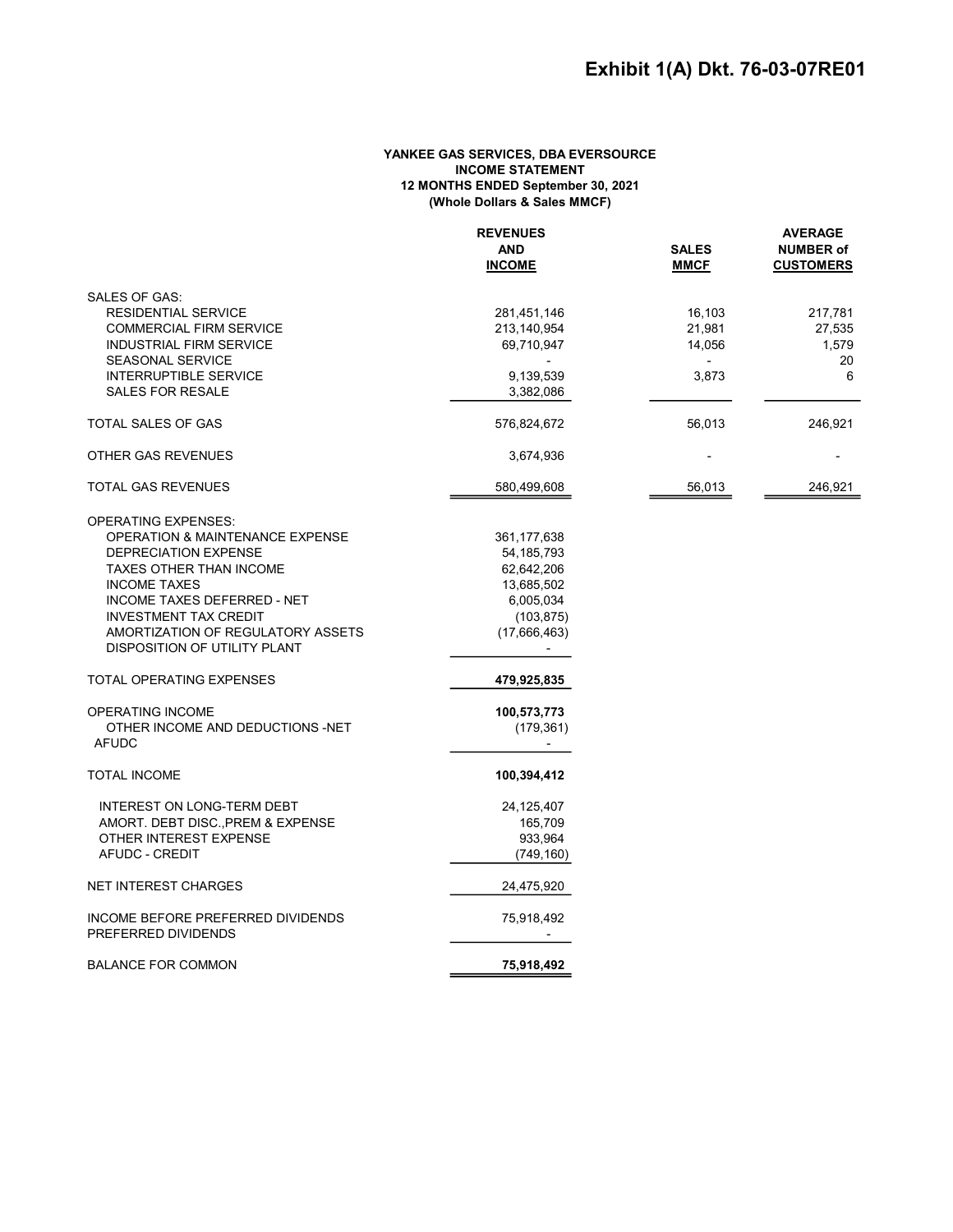# Exhibit 1(B) Dkt. 76-03-07RE01

# YANKEE GAS SERVICES, DBA EVERSOURCE ENERGY Rate of Return on Rate Base September 30, 2021 (Thousands of Dollars)

|                                                            | Average * |                      |
|------------------------------------------------------------|-----------|----------------------|
| <b>Total Utility Plant In Service</b>                      | \$        | 2,331,652            |
|                                                            |           |                      |
| Less: Reserve for Depreciation<br><b>Net Utility Plant</b> |           | 499,306<br>1,832,346 |
|                                                            |           |                      |
| Plus:                                                      |           |                      |
| Materials & Supplies, ex. fuel                             |           | 3,586                |
| Fuel Reserve (13 Month Average)                            |           | 16,045               |
| <b>Working Capital Allowance</b>                           |           | 4,264                |
| Prepayments                                                |           | 1,547                |
| Regulatory Assets - FAS 109                                |           | (112, 845)           |
| Regulatory Assets, Net of Tax**                            |           | 7,448                |
| Less:                                                      |           |                      |
| <b>Accumulated Provision for Deferred Income Tax</b>       |           | 358,970              |
| Regulatory Liability - FAS 109                             |           | (112, 845)           |
| Reserves, Net of Tax                                       |           | 23,300               |
| <b>Customer Advances for Construction</b>                  |           | 57                   |
| <b>Customer Deposits</b>                                   |           | 2,820                |
| Rate Base                                                  | \$        | 1,480,089            |
| <b>Operating Income</b>                                    |           | 100,574              |
| Rate of Return                                             |           | 6.80%                |
|                                                            |           |                      |

\* 5 Quarter Average Rate Base

\*\*Includes Deferred Hardship Charges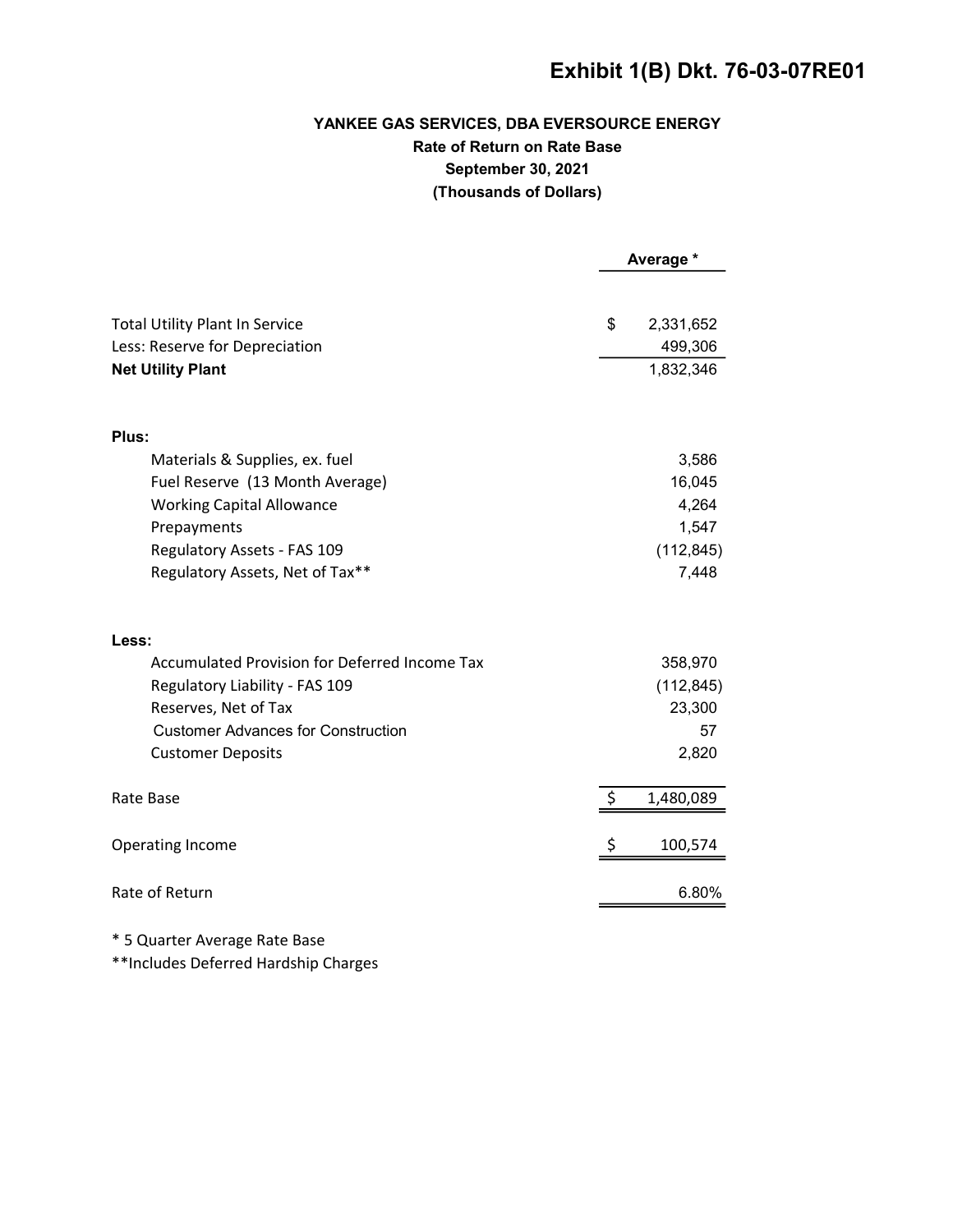#### YANKEE GAS SERVICES, DBA EVERSOURCE ENERGY Rate of Return on Common Equity Cost of Capital Method September 30, 2021 (Thousands of Dollars)

|                                                     |             |                | Capitalization |
|-----------------------------------------------------|-------------|----------------|----------------|
|                                                     | Amount      |                | <b>Ratios</b>  |
|                                                     | 5-Q Average |                | 5-Q Average    |
| Short-Term Debt                                     |             |                | 0.00%          |
| NOTE (a)<br>Long-Term Debt                          | 662,039     |                | 44.94%         |
| <b>Common Equity</b>                                | 811,225     |                | 55.06%         |
|                                                     |             |                |                |
| Total                                               | 1,473,264   |                | 100.00%        |
|                                                     |             | Average        |                |
|                                                     | Embedded    | Capitalization | Weighted       |
|                                                     | Cost        | Ratio          | Cost           |
| Short-Term Debt                                     | $0.00\%$    | 0.00%          | 0.00%          |
| Long-Term Debt                                      | 3.63%       | 44.94%         | 1.63%          |
|                                                     |             |                |                |
| <b>Weighted Costs</b>                               |             |                | 1.63%          |
|                                                     |             |                |                |
| Rate of Return on Rate Base                         |             |                | 6.80%          |
| Less: Weighted Costs                                |             |                | 1.63%          |
| <b>Common Equity Component</b>                      |             |                | 5.17%          |
| Percentage of Common Equity to Total Capitalization |             |                | 55.06%         |
| Return on Common Equity                             |             |                | 9.39%          |

Notes:

(a) Beginning with the 3/31/05 Filing Short-Term Debt will no longer be included in the YGS capitalization.